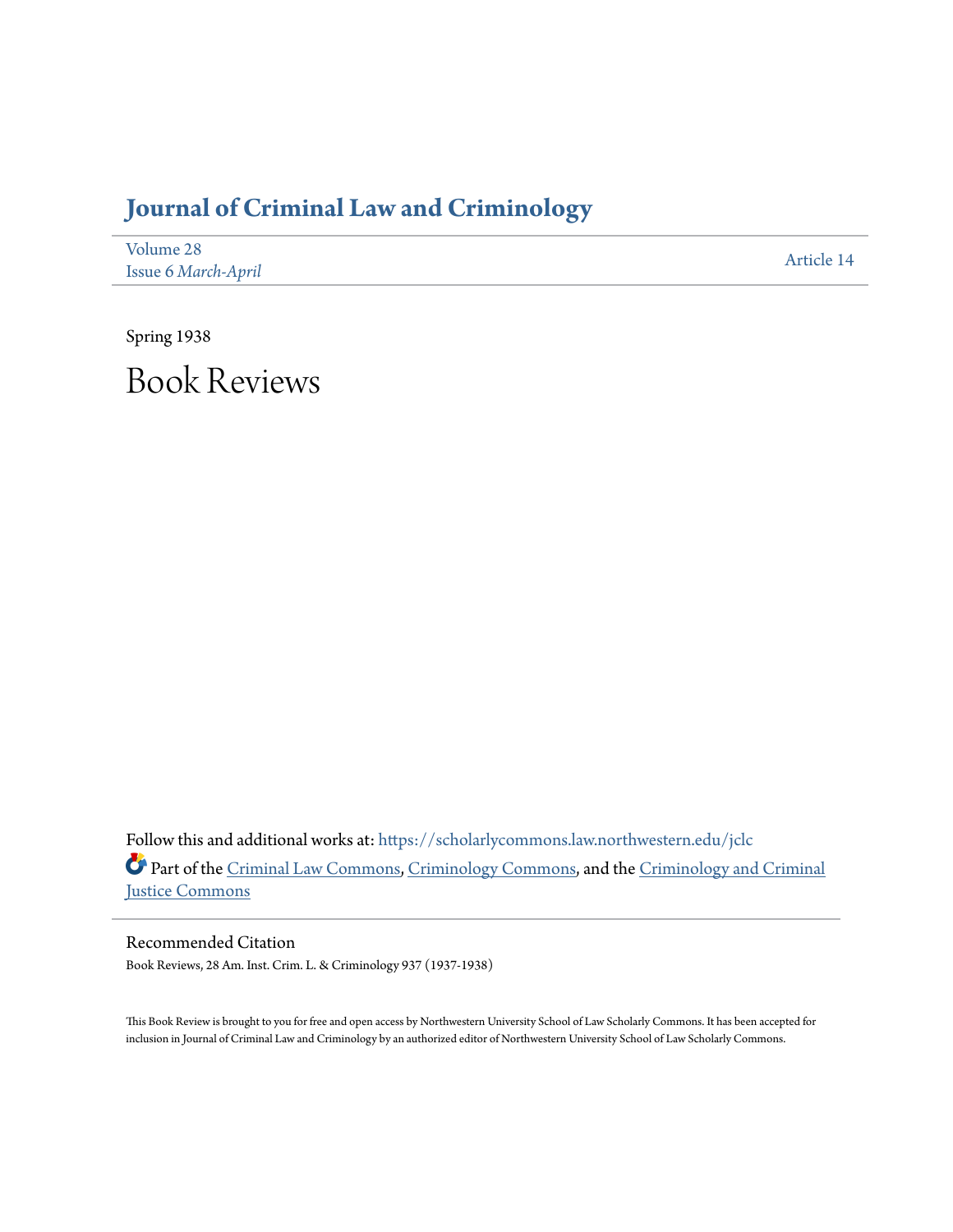## WILLIAM F. BYRON **[ED.]**

**LEGAL** MEDICINE **AND** ToxIcOLOGY. **By** *T. A. Gonzales, M.D., M. Vance, M.D.,* and *M. Helpern,* M.D., with a foreword by *H. S. Martland,* M.D. Cloth, price \$10.00. Pp. 754, with 244 illustrations. D. Appleton-Century Company, New York, 1937.

The authors have placed in one volume of 754 pages a comprehensive discussion of the subjects of Legal Medicine and Toxicology. Voluminous treatises on either phase of the subject have appeared not only in English, but also in foreign languages. However, Gonzales, Vance and Helpern have included in this volume the most essential phases of this subject which are of value to the physician interested in Pathology and Forensic Medicine.

With the exception of the larger communities in the United States, few of the smaller communities are familiar with or have the facilities and equipment to carry out scientific investigation along lines of Forensic Medicine. The authors described in detail the Medical Examiner's System as it is used in the city of New York, and compare it with the Coroner's System. These two systems warrant a more detailed investigation by the medical as well as the legal profession, so that the benefits of both offices can be used for the improvement of the existing systems that are in vogue in various communities in this country.

Medical students, as well as physicians, are familiar with the laws pertaining to communicable diseases, but very little effort has been made in our teaching institutions (this applies to the legal profession as well) to make both the physician and the lawyer familiar with the laws governing the dead human body. Gonzales and his associates have described this phase in their book and they are to be commended because most other books along similar lines have not gone into this subject. There are one or two monographs, notably one written by Weinmann and published by the National Research Council on this subject, but here again this book is available only to a few interested persons. There is also a discussion of the behavior of the medical witness in court as well as the expert witness.

Chapter III deals with a discussion on the identification of the dead. This is of interest to the pathologist as well as the autopsy surgeon in establishing the identity of the deceased. There is a brief discussion of the method for performing autopsies, but it is hoped that when a physician becomes a medical examiner, an assistant medical examiner, or a coroner's physician, that he have sufficient training as a pathologist to be thoroughly familiar with technique, with gross and microscopic changes and bacteriology to properly observe and evaluate the conditions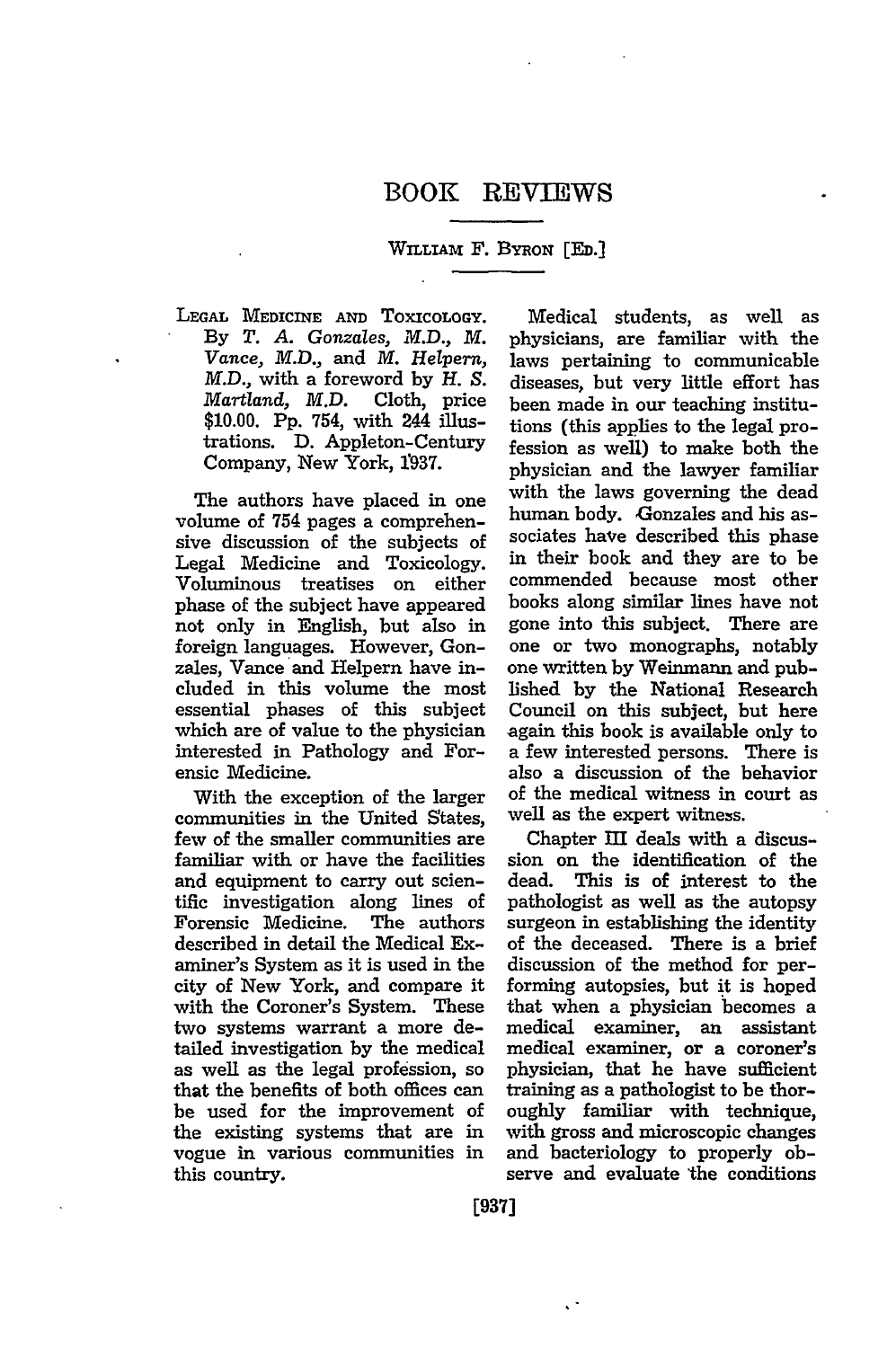revealed in the postmortem examination.

The authors have presented the subject of sudden death as well as shock. The former is of interest for the reason that many physicians as well as lawyears are of the impression that death due to trauma, or death under suspicious\* circumstances is the type of death investigated by the medical examiner or the coroner's office. However, so-called "sudden death" or unexpected death, and what is still more frequent, death without previous medical attention, should be investigated by the medical examiner or the coroner's office. Gonzales, Vance and Helpern bring out the important statement (p. 86) that even when a thorough autopsy is performed there are times when death cannot be explained on the basis of organic changes.

There is a detailed description dealing with the subject of trauma. In the chapter on bullet wounds, the discussion of purely medical aspects of wounds is very well done. However, the identification of guns and bullets should be made by experts under authority of the medical examiners, or Coroner's office, instead of by the police as is mentioned in the chapter dealing with this subject.

Death due to asphyxia, and physical agents is discussed in detail and several chapters are devoted to the subject of criminal abortion, infanticide and rape. The chapter dealing with the medicolegal examination of blood and iso-agglutination tests for human blood deserves special commendation. For the physician, as well as the lawyer, the chapters on insanity, insurance, survivorship, etc., are of particular interest.

The last third of the book deals

with toxicology. Of this, chapters 28 to **35,** inclusive, deal with the occurrence of various poisons, the symptoms which they produce, the fatal dose, postmortem evidences and diagnosis and treatment of non-fatal poisonings. Chapters 37 to 39, inclusive, deal with the technique of toxicological analysis, apparently for the guidance of the occasional physician interested in forensic medicine who may have an occasion to perform a toxicological analysis. For such a purpose the sections on technique will probably be too vague to fulfil his needs. Probably when a revision of this book is made by the authors they no doubt will include more complete accounts of the more recent techniques used for toxicological analysis. An example of this might be cited when one reads the discussion on lead The analytical method described in the book is that of Fairhall (1922), while newer and more sensitive methods such as the Dithizone test, which has been in common use since 1935, is not mentioned.

There are numerous references to Peterson, Haines, and Webster's book on Legal Medicine and Toxicology and to other older textbooks. It is hoped that the next edition will include references to more recent toxicological procedures which are to be found not only in the English literature but also in the Journals of Foreign countries.

The book "Legal Medicine and Toxicology" by Gonzales, Vance and Helpern is beautifully printed and the illustrations are clear and in keeping with the subject discussed. For the physician interested in Forensic Medicine as well as to the pathologist who has occasion to perform autopsies for the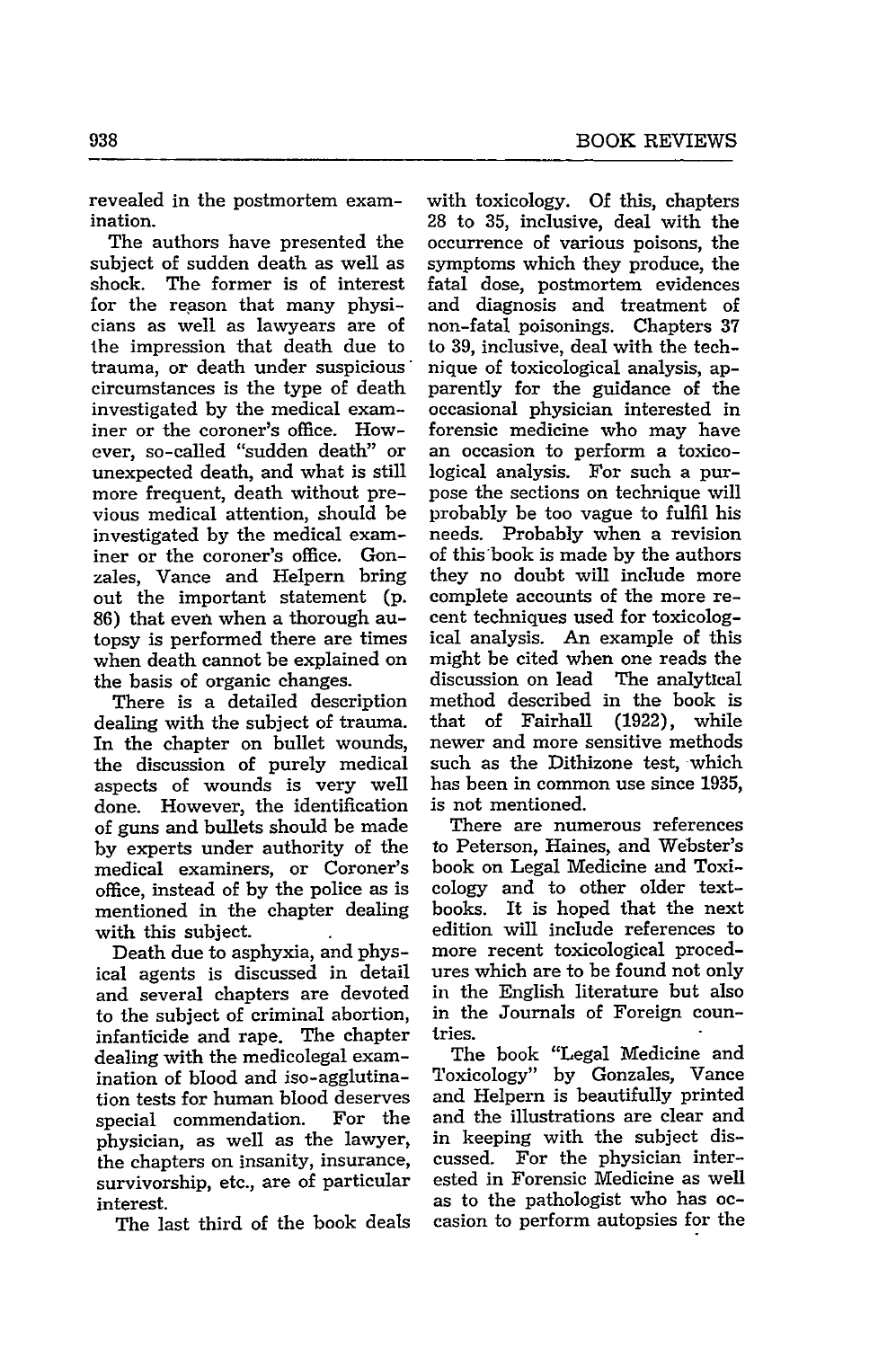coroner or medical examiner, this volume is recommended for it presents the important and valuable phases of the subject which the physician must be familiar with if he is at all interested in forensic medicine.

**S. A. LEVINSON,** M.D. University of Illinois.

CLINICAL PSYCHIATRY, PRINCIPLES **AND PRACTICE.** By *Morris Braude,* X and 360 pp. P. Blakiston's Son and Co., Inc., Philadelphia, 1937. \$4.00.

1. This book is slow to get under way and is hard to read. Generalizations which have exceptions are stated as unqualified generalizations.

The book is not attractive to new students of the subject, for the hopeful parts are not placed first, nor is the orientation of psychiatry in the constellation of social sciences made manifest early nor definitely. Therein the author failed **of his purpose.**

2. The hypothetical (illustrative) case histories followed each by an actual case history of the same diagnosis and that followed by a discussion of that diagnostic or clinical entity is well done, is crisply informative and is educational to a wide reader-audience.

3. The chapter on prison psychoses is too brief and is insufficiently inclusive to interest or inform penologists. The criminal conduct disorder of epileptics, however, is of interest to criminologists.

His conclusion is worthy of quoting: "Medico-legal Implication. From all that has been said it must be obvious that no legal responsibility could ever be laid to the door of the epileptic. This

dictum holds particularly for the types of disease which give title **to\*** this chapter. Jurists would do well to take cognizance of this fact and render judgment accordingly."

4. Lethargic Encephalitis, often called sleeping sickness, is the cause of many forms of conduct disorder-these disorders are just as truly symptoms, i. e., not under voluntary control, as are the neurological symptoms: "Moral lapses, lying, stealing, offenses against decency and propriety, brutalities, and the use of the vilest language. **, , \*** Not infrequently these youths run afoul of the law because of overt felonious or criminal acts... in frenzy (may) kill themselves. They resist **(?)** all attempts at education and correction, and find themselves jn penal institutions instead of psychopathic hospitals."

5. The author skimps on describing types of constitutional psychopathy, and he is optimistic about their improvement to or toward acceptable social adaptation.

6. On malingering the author does not subscribe to the theory that only the borderline psychopaths will, can and could simulate insanity; rather he believes it is human nature to evade. He does say, however, **"A** plea of insanity or madness in criminal cases may be as justifiable in one case as inexcusable in another." Further, "As the results from the lie-detecting devices are subject to misinterpretation and are not yet accepted unreservedly by courts, nothing need be said about them."

**7.** Although the book is sound it does not appeal to the non-medical criminologist-prosecutor, defender, jurist or penologist-as particularly helpful or illuminating. H. **S. HULBERT,** M.D.

Chicago.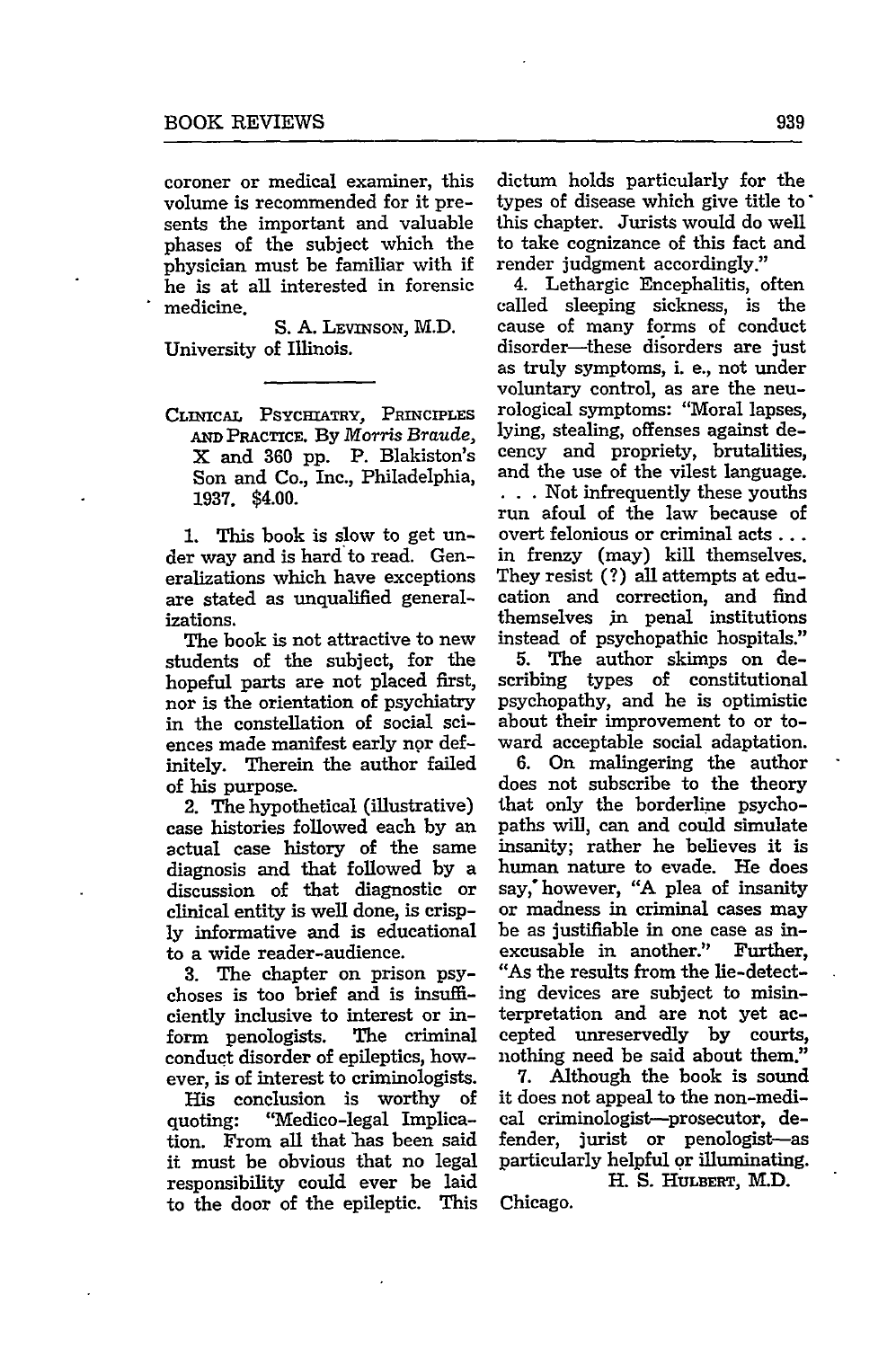MENTALITY **AND** HOMOSEXUALITY. By *Samuel Kahn.* 249 pp. Boston: Meador Publishing Company, 1937. \$3.00.

It is seldom that a reviewer has the unpleasant task of evaluating a volume so lacking in merit as to permit no word of commendation.. Dr. Kahn's work, judged by even the least rigorous scientific or literary standards, unfortunately leaves no alternative to this necessity. To avoid drawing unwarranted conclusions, the author's words will, as far as possible, be used to indicate the bases for the reviewer's judgment.

Five hundred men and women, New York correctional institution inmates, of whom "seventy-five were investigated carefully," were the subjects of Dr. Kahn's study, of which the "main object was to diagnose active homosexuality **. . .** so that the investigator might become oriented with the psychological status of such people." Psychiatrists will wince at the "methods" by which "confidence" was gained in order that the stated "main object" might be pursued. "Our object at first was to withhold from the subject our purpose **. . .** After a physical examination we led the patient to think that he or she was suspected of being a mental case." Then, through a series of questions (to prisoners who had already "received favors relative to being treated for physical conditions, getting special care, cigarettes, extra medicines, etc.") ranging from "Who is your best friend " to "Who is better, man or woman?" the method of "suggestion" was introduced, after which, "to those who were very suggestible we could disclose our purpose" and "to strike home at this point

**. . .** asked them . **. . ." "Of** course you are a homosexual or *degenerate?"* With this evidence "that the examiner was indifferent with regard to any suspicions as to their homosexuality," his disinterested approach was further indicated by such exhortations as "Now come on with the truth. . **.** . We know about it as well as you do." With more "negativistic" persons, the author resorted to "'peeping'" techniques, using half-exposed pictures.

With no apparent recognition of the statistical weighting indicated in the description of his methods, the author states that "it took very little urging" for those "who were feebleminded . . . to admit of their abnormalities"; whereas, "with those who were not suggestible and who were strong willed, and had a higher intelligence, it was a rather difficult matter. . . . Here the examination had to last for days.  $\ldots$ At times they had to be threatened  $\cdot$ with . . . prolonging their time  $\ldots$ , transferring to state institutions, etc. On many occasions *these even* failed\* . **. . ."** It should not surprise us, then, to find Dr. Kahn later concluding (without control non-institutional studies) that "only those homosexuals with lower intelligence become inmates of penal institutions." Perhaps, however, the statistical validity of his findings did not concern the author, since nowhere in the work do we find his material subjected to adequate statistical analysis. With the single exception of a collection of raw data on individual and group intelligence tests, there are no other charts or tabulations. That any available sociological data received not even the consideration given to the so-called "psychological" factors, is indicated by the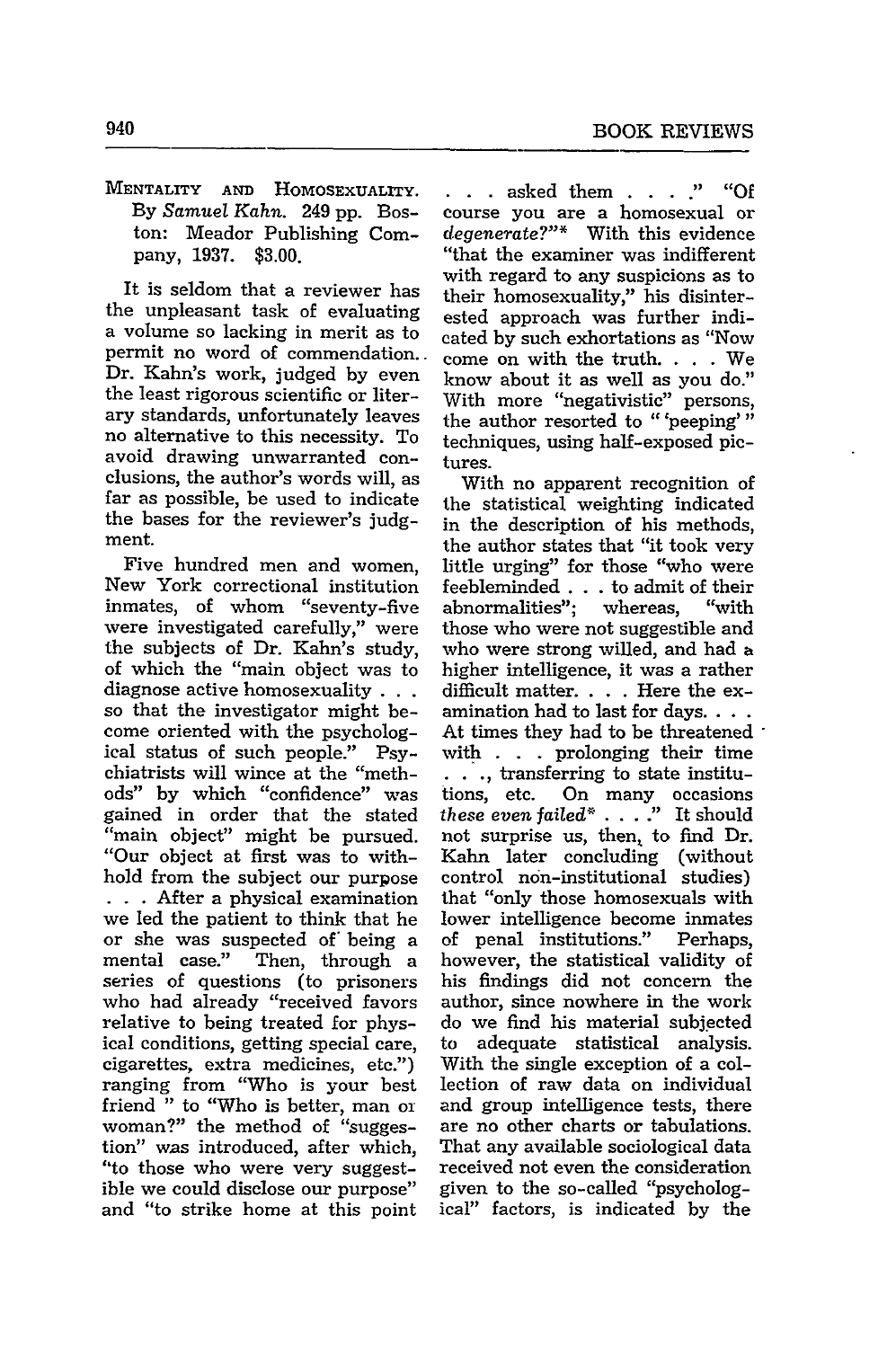author's relegating to the position of "side questions . . . having no definite relationships to homosexuality" such pertinent information as had to do with occupational history and economic levels.

The "conclusions" based on material so gathered and treated are, as might be expected, confused generalizations made without textual material adequate to support them, and frequently obfuscated by ambiguities of reference. Thus under *"Physical"* conclusions we find the following: troubles appear to be with their sociological and psychological background and with some abnormality regarding their endocrine makeup." However, in the section on *"Diagnosis,"* we find no indication of laboratory studies to support supposed findings of "endocrine disturbance." Instead we are given twenty-three diagnostic "factors" of which the following is typical: "History of marital infelicity, *and a large number of brothers and sisters in the immediate family.'*

In the *"Mental"* general conclusions we are given this contribution to knowledge: . . . "penal homosexuals . . . are moral defectives and constitutional psychopaths" and as such are "individuals whose ethical discrimination between right and wrong does not equal that of normal individuals." Consequently we find as an *"Educational"* conclusion that homosexuals are "sadly in need of moral, ethical and philosophical training." This suggestion for remedial training presages the author's views on *"Treatment"* in which although we are told that "factors. in the treatment" are so "numerous **. . .** that it is unwise and impractical to expound them," we are nevertheless assured that if the doctor is too busy to "go to the extent of teaching" the homosexual "ethics and ethical qualities" . . . "this can be done by the 'physician's' assistant." "Prevention" as a mode of treatment is, however, itemized in thirteen points whose general level is manifest in a statement which should have wide appeal, viz., "Parents should not permit adults to be too intimate with their children, whether of the same or opposite sex, and particularly policemen, Y.M.C.A. workers, some ministers, Sunday school and other teachers." Fortunately for the more venturesome who might use the above pointers, Dr. Kahn warns that "homosexuality . . . is a dangerous diagnosis, because' it may result in insult, violence, and legal procedure."

It is too bad that this entire work cannot be considered on the same plane of humor as its rhetoric. Presumably published for serious consideration, it adds inaccuracies in proof-reading to the annoyances of a verbigerative style. More than one-third of the volume consists of appendices of dubious value. There is neither index nor bibliography. And finally, we are offered the spectacle of an author who, not content with the acknowledgment of specific gratitudes, must burden us with the recital of his annoyance over the "particularly uncooperative and resentful" behavior of an official whom he does not hesitate to mention by name when a publicized reply to these charges is no longer possible. The reviewer can only recommend to Dr. Kahn, in all its implications, the statement of Professor Boring that "good writing is a form of good manners." **MINNA EMCH, M.D.** 

Italics mine.